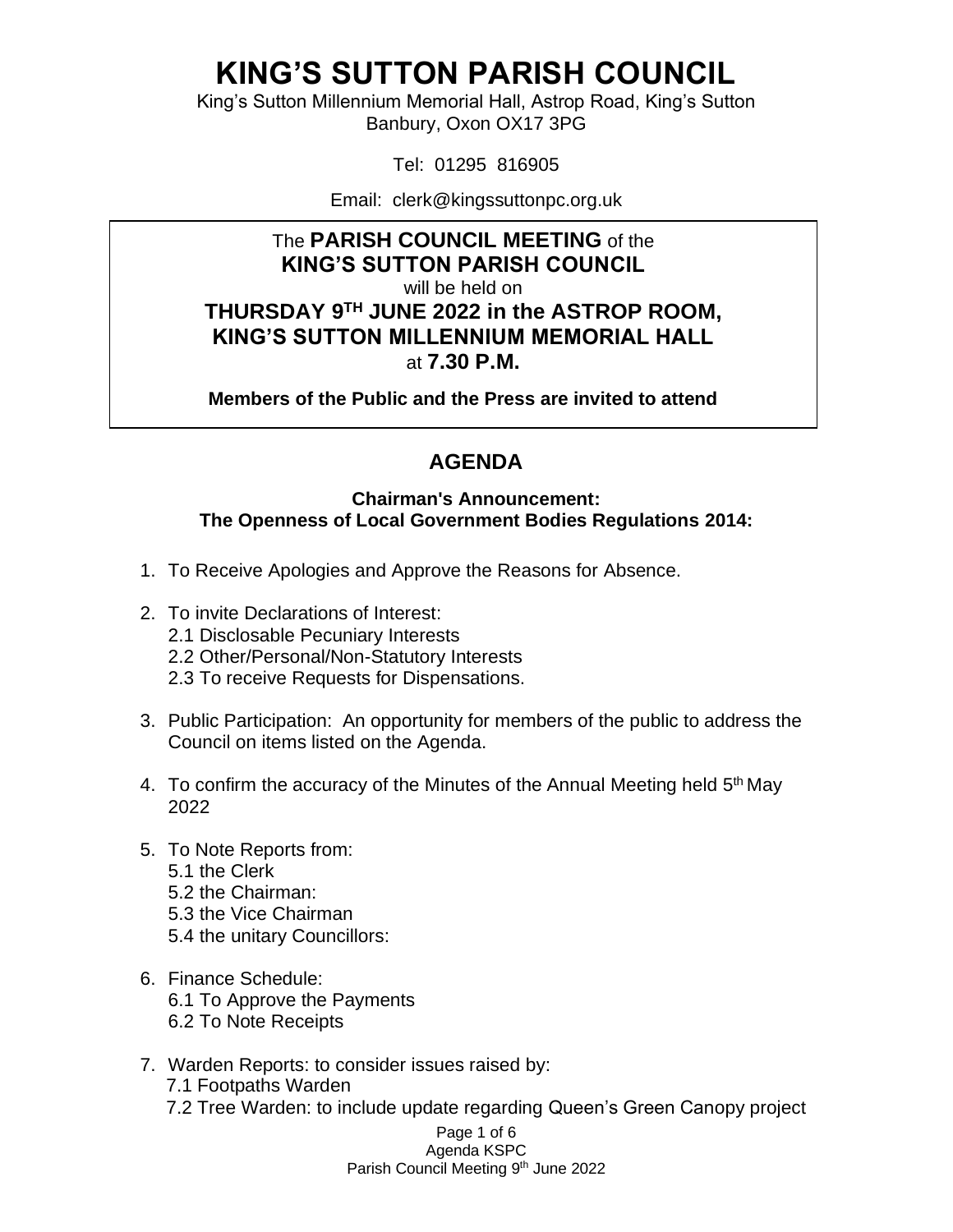King's Sutton Millennium Memorial Hall, Astrop Road, King's Sutton Banbury, Oxon OX17 3PG

 7.3 War Memorial Warden: 7.4 Litter Picking: to consider removal as a Warden remit

- 8. Annual Parish Meeting 2022: Review
- 9. Training: courses and workshops 9.1 To receive requests for places on courses, 9.2 To receive feedback from Councillors/the Clerk on attended courses
- 10. Gigaclear installation: to note date of public information event :  $21^{st}$  July 4:30pm – 7:30pm in the KSMMH
- 11.Planning:

 11.1 Chairman's Report 11.2 To consider recommendations from the Meeting held at  $7p.m.$  on  $9<sup>th</sup>$ June 2022 11.2.1 Application WNS/2022/0858/FUL Proposal: Replacement windows and front door Location: 11-12 Red Lion Street Kings Sutton OX17 3RH <https://snc.planning-register.co.uk/Planning/Display/WNS/2022/0858/FUL>

11.2.2 Application No WNS/2022/0868/LDE

Proposal: Certificate of Lawfulness for existing use comprising of the continued use of land for the stationing of a mobile home at Field Barn for residential occupation.

Location: Mobile Home Field Barn Banbury Lane Kings Sutton OX17 3RX <https://snc.planning-register.co.uk/Planning/Display/WNS/2022/0868/LDE>

11.2.3 Application No WNS/2022/0614/TCA: for information only Proposal: G1 - Hazels (Corylus avellana), Crown reduction away from neighbouring property to increase light levels to their flowerbeds. G2 - Hazels (Corylus avellana), Selective coppicing of group to clear back from neighbouring property.

Location: Lovells 7 The Square Kings Sutton OX17 3RE <https://snc.planning-register.co.uk/Planning/Display/WNS/2022/0614/TCA>

#### 11.2.4 Application WNS/2022/0910/TCA

Proposal: G1 - Spruces-Crown lift by 1.5m to increase light levels to the surrounding property.G2 - Maple & Cedar-Crown reduction by 1.5m to maintain suitable tree size for location & increase light levels to neighbouring property

Location: Post Office 1 Spinney Bank House Bulls Lane, Kings Sutton, Northamptonshire, OX17 3RA

<https://snc.planning-register.co.uk/Planning/Display/WNS/2022/0910/TCA>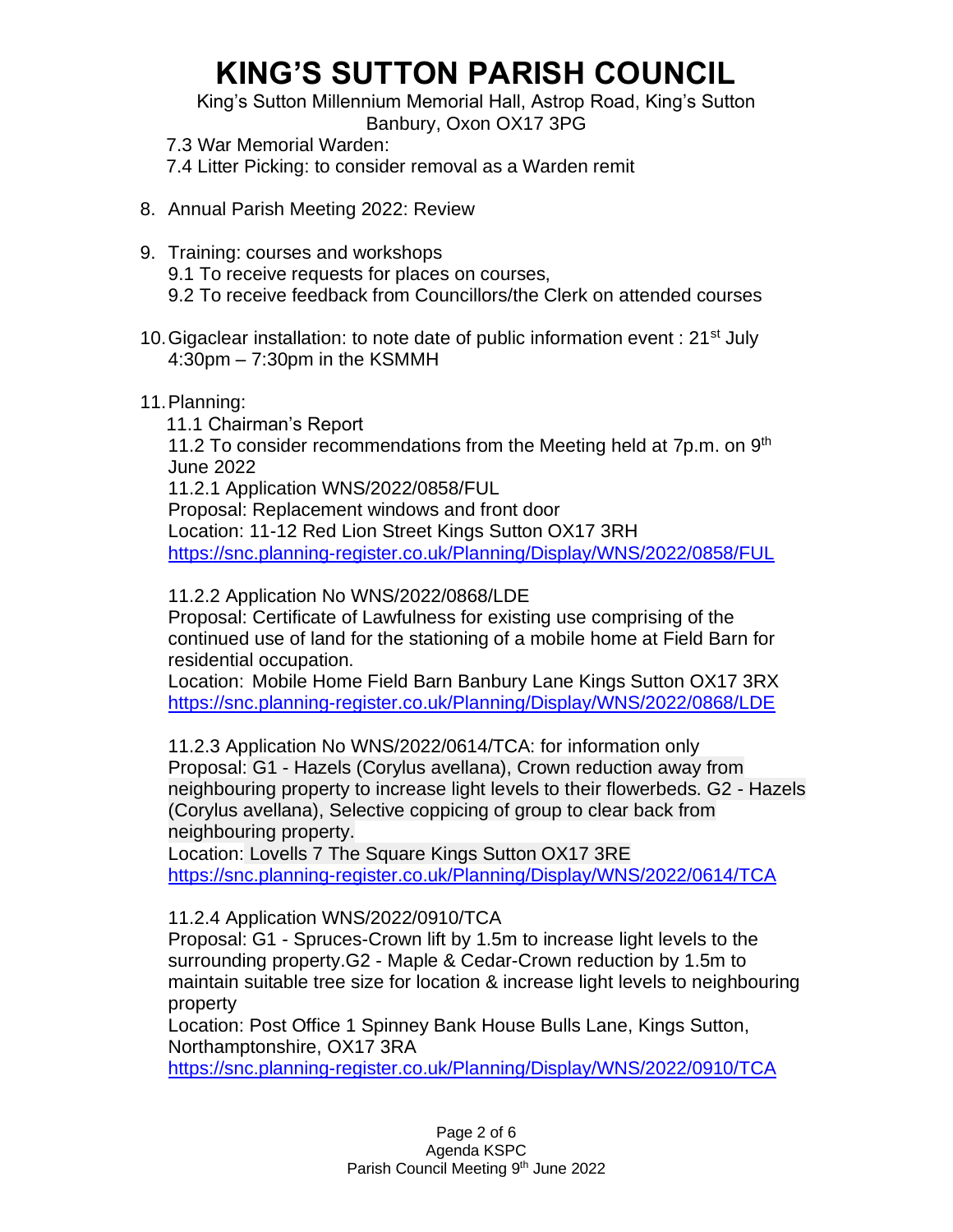King's Sutton Millennium Memorial Hall, Astrop Road, King's Sutton Banbury, Oxon OX17 3PG

11.2.5. Application WNS/2022/0954/FUL Proposal: Front timber canopy, single storey rear extension including rear canopy, garden wall and pedestrian gate to the side/rear Location: 19 Richmond Street Kings Sutton OX17 3RS <https://snc.planning-register.co.uk/Planning/Display/WNS/2022/0954/FUL>

11.2.6 Application WNS/2022/1001/TCA: for information only Proposal: Goat Willow (T1) - Removal. Location: Studleigh Farm 22 Wales Street Kings Sutton OX17 3RR <https://snc.planning-register.co.uk/Planning/Display/WNS/2022/1001/TCA>

12.Finance Governance & Policy Committee:

12.1 Chairman's Report:

12.2 To consider Recommendations from the Meeting held on  $17<sup>th</sup>$  May 2022:

Recommendation 1: That the Parish Council be minded to release the remaining £900 in the budget for the Jubilee Event on the Rec if requested, supported by evidence of expenditure.

Recommendation 2: That the following re-allocations of designated reserves be made:

2.1 To increase Lighting Renewals by £20,000 to £33,000 by viring £20,000 across from LGR Northamptonshire, leaving 5,000 under LGR Northamptonshire.

2.2 To combine Play Area Renewal with Play Area new equipment.

2.3 To delete Bus Shelters – repairs

2.4 To add a new category: Elections, allocating £450

Recommendation 3: To note the comments of the Internal Auditor and to keep under review the option to open a multipay charge account but not to apply at the present time.

Recommendation 4: Financial Regulations Review: to approve the 2019 documentation as circulated noting the following amendments: Para 6.20 – final sentence deleted

Para 11.4 – reference to grants removed (as the Parish Council has a separate policy)

Recommendation 5: Statement of Key Objectives 5.1 To approve the following deletions (noting their inclusion in a separate reference section):

Updating Photography on Village Website Producing a Flood and Emergency Plan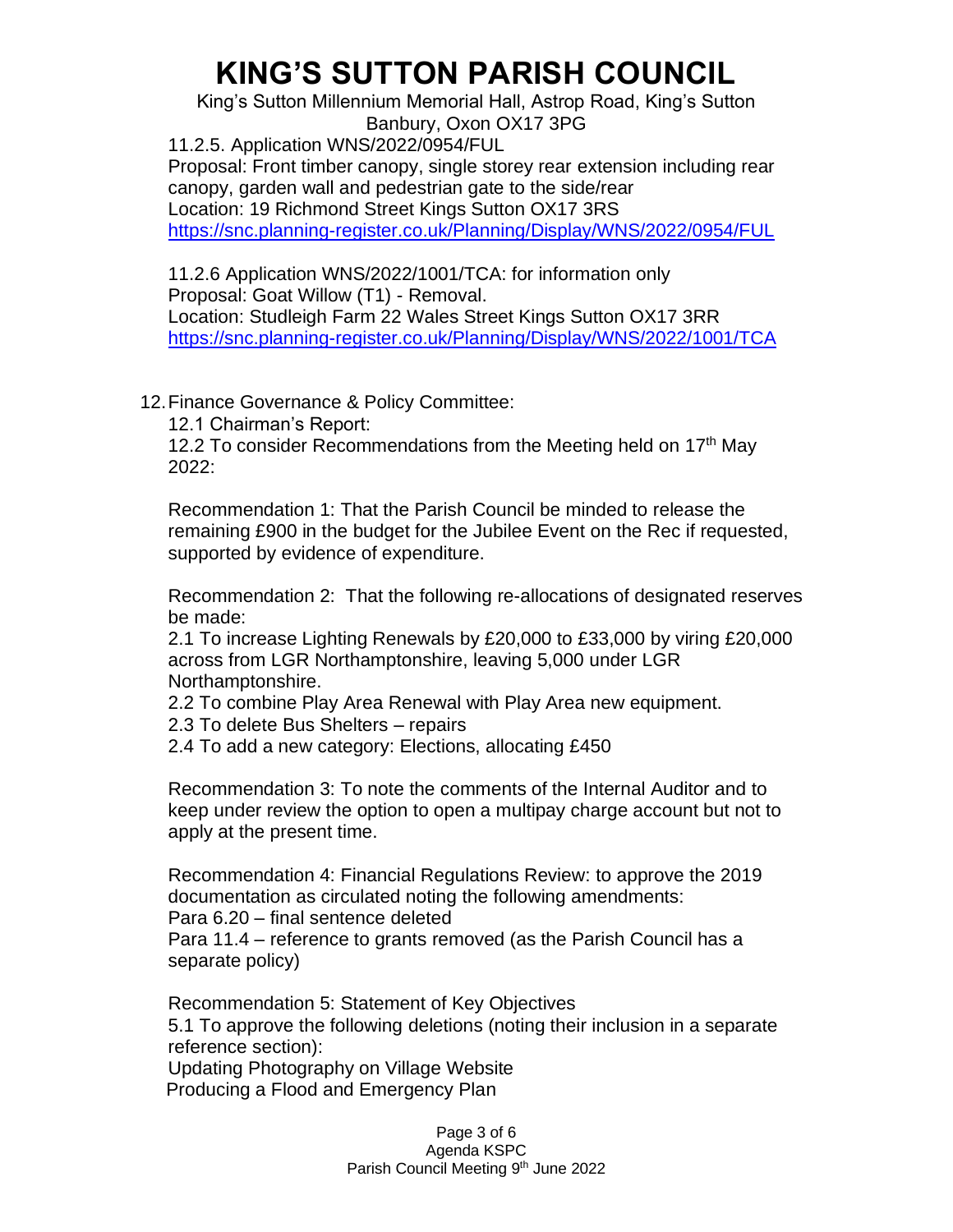King's Sutton Millennium Memorial Hall, Astrop Road, King's Sutton Banbury, Oxon OX17 3PG Installing safety surfacing in the Toddler Play Area and other play areas on the Recreational Ground Installing CCTV at Millennium Hall Supporting village clubs and activities post Pandemic Annual Christmas Fayre Involvement in Plant a Tree for the Jubilee Scheme Reviewing frequency of trains stopping at Kings Sutton 5.2 To approve the following amendments: Continued monitoring of all safety surfacing for suitability. Footpath AS10 diversion

Recommendation 6: Football Club Grant Application: to arrange a meeting chaired by Cllr Burrell and attended by the Clerk, Cllr Read-Maskell (KSPA Representative) and key representatives of the KSPFA and Football Club with the aim of reaching agreement regarding future mowing equipment provision.

Recommendation 7: to adopt the Remit of Biodiversity Warden as circulated and to advertise the role in the King's Sutton Times and on Social Media.

Recommendation 8: King's Sutton its Life and Times: 8.1 To appoint Cllr Wood as Parish Council Representative on the Working Group noting that the Group will their produce their own TOR 8.2 To resolve that the Parish Council would consider favourably any request for financial support

Recommendation 9: Safeguarding Documentation 9.1 To purchase a Fireproof two-drawer filing cabinet (currently available at £685.00 plus VAT) and to inform the donors of the Parish Council's purchase, whilst asking them if they had any other documentation they wished to deposit for safekeeping

9.2 To consider exploring how hard copies can be digitalised

Recommendation 10: Purchase of a Camera To Prevent Fly Tipping: to defer a decision until the following information is available for consideration: The current scale of the issue of fly tipping The responsibility for its collection The mechanism for proper storage of data How GDPR/Privacy issues are to be addressed (Policy Documentation and Procedures)

Recommendation 11: To purchase of a wormery for KSPA

Recommendation 12: Policies/Plans 12.1 To note the policy review schedule 12.2 To approve:

> Page 4 of 6 Agenda KSPC Parish Council Meeting 9<sup>th</sup> June 2022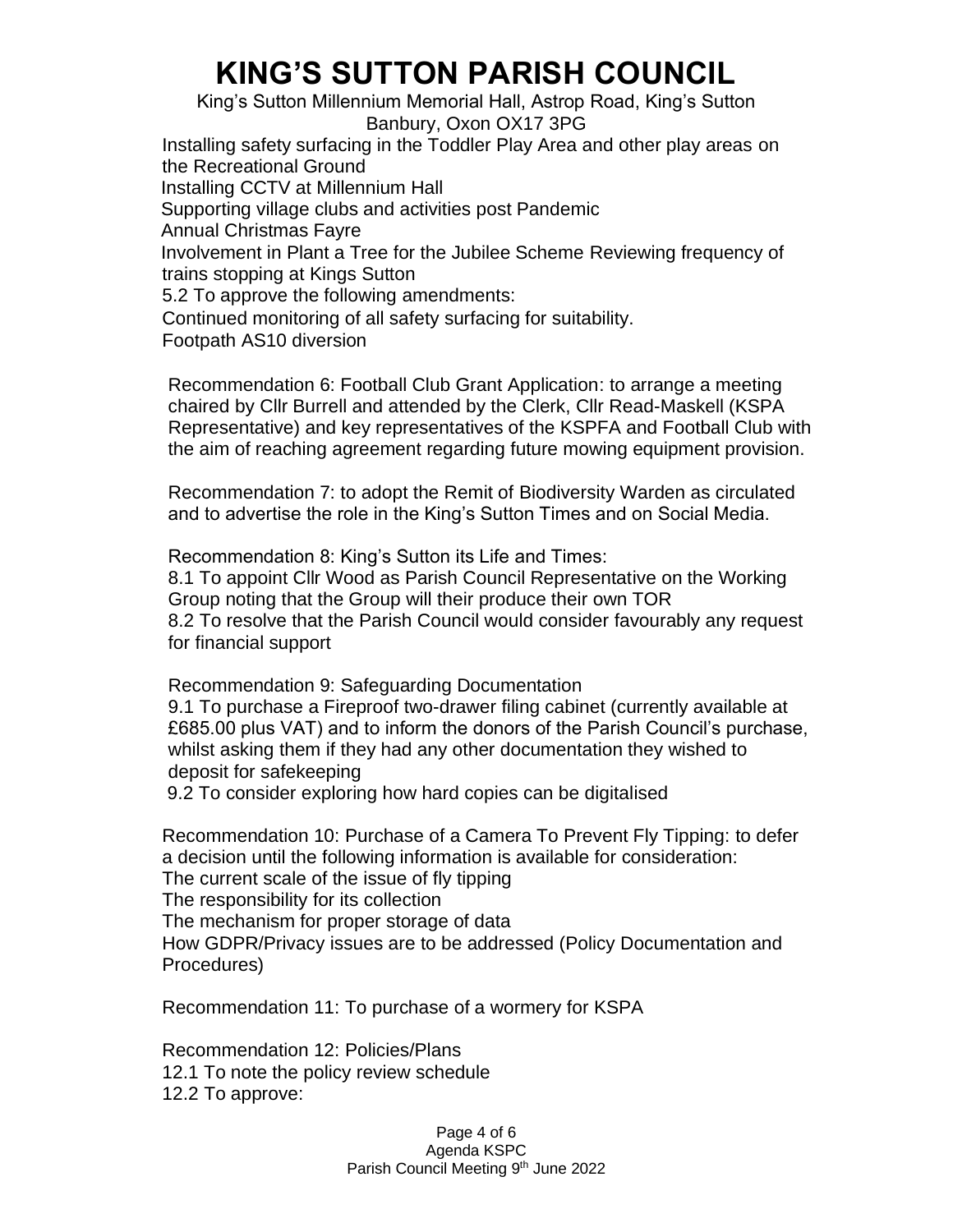King's Sutton Millennium Memorial Hall, Astrop Road, King's Sutton Banbury, Oxon OX17 3PG

12.2.1 Grants of Financial Assistance Policy (with an amendment: exceptional grants of up to £3000.00 amended to £5000.00)

12.2.2 King's Sutton in Bloom Operating Plan

12.2.3 Charges for the Use of Land owned by the Parish Council

12.2.4 Commemoration of Past Members (with the additional of the option to purchase a memorial plaque )

12.2.5 Memorial Bench Policy (amended to include details of the approved plaques and with the cost of a dedicated bench increased to £1500 to reflect the increase in suppliers' costs)

12.2.6 Safeguarding protocol

Recommendation 13: Clerk's Pay and Conditions

13.1 Clerk's Contract of Employment: to approve amending paragraph 6.4 to read "An additional premium of 8.1% will be added to the relevant NJC rate as determined by calculation under 6.1 and 6.3 above"

 13.2 To approve the Clerk claiming Working From Home allowance, backdating the claim to the point at which she had stopped claiming previously.

13.King's Sutton in Bloom: to note any additional information to that in 12.2.2

14.Project Updates: To receive Reports and put questions regarding:

- 14.1 The Cemetery Extension
- 14.2 Implementation of Car Charging Points
- 14.3 Communications Working Group: website
- 14.4 Biodiversity Projects
- 15.To receive update on the photography competition on the website
- 16.To comment on issues related to Street Areas
- 17.Councillor and Representative Reports: To receive Reports and put Questions to:
	- 17.1 Councillors For:
	- 17.1.1 Amenities:
	- 17.1.2 Cemetery:
	- 17.1.3 Communications:
	- 17.1.4 Lighting:
	- 17.1.5 The Rec:

17.1.6 Traffic Calming and Highways: to include proposal regarding additional traffic calming measures

17.2 Representatives:

- 17.2.1 King's Sutton Playing Fields Association:
- 17.2.2 King's Sutton Millennium Memorial Hall